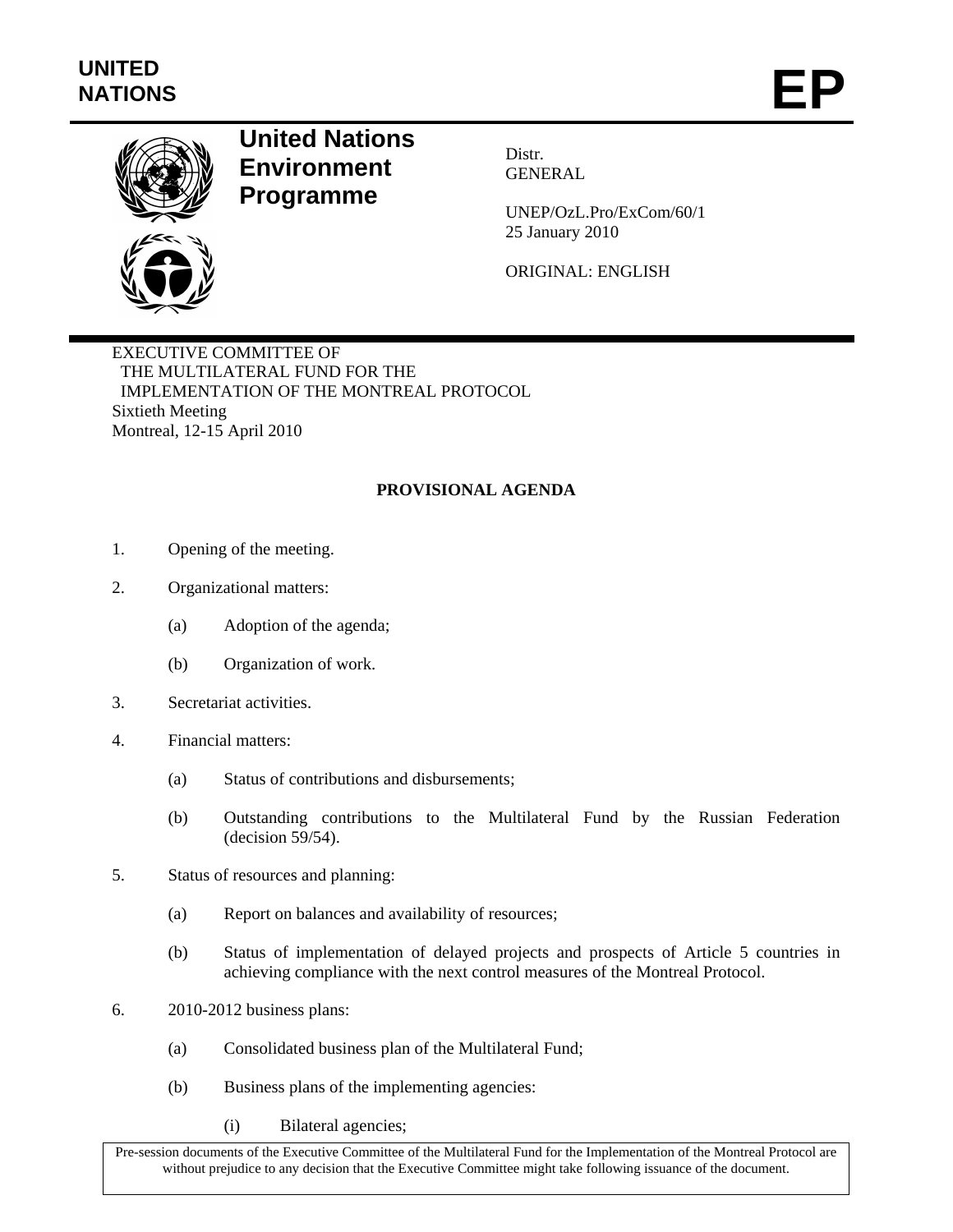- (ii) UNDP;
- (iii) UNEP;
- (iv) UNIDO;
- (v) World Bank.
- 7. Programme implementation:
	- (a) Annual tranche submission delays;
	- (b) Report on implementation of approved projects with specific reporting requirements.
- 8. Project proposals:
	- (a) Overview of issues identified during project review;
	- (b) Bilateral cooperation;
	- (c) Work programmes:
		- (i) 2010 work programme of UNDP;
		- (ii) 2010 work programme of UNEP;
		- (iii) 2010 work programme of UNIDO;
		- (iv) 2010 work programme of the World Bank;
	- (d) Investment projects.
- 9. HCFCs:
	- (a) Relevant aspects of component upgrade in HCFC conversion projects (decision 59/13(b));
	- (b) Outstanding HCFC issues: cut-off date, level of incremental operating costs, funding provided to the servicing sector, and incremental capital costs (decision 59/46);
	- (c) Cost for conversion of component manufacturing vs. incremental operating cost (decision 59/14);
	- (d) Revised template for draft agreements for HCFC phase-out management plans (decision 59/16(b)).

10. Report of the Sub-group on the Production Sector.

11. Incentives associated with Multilateral Fund climate impact indicator and a Special Funding Facility (decisions 59/45(b)) and 59/48).

12. Methodology for identifying project-related costs in UNIDO's annual report on administrative costs (decision 59/28(c)).